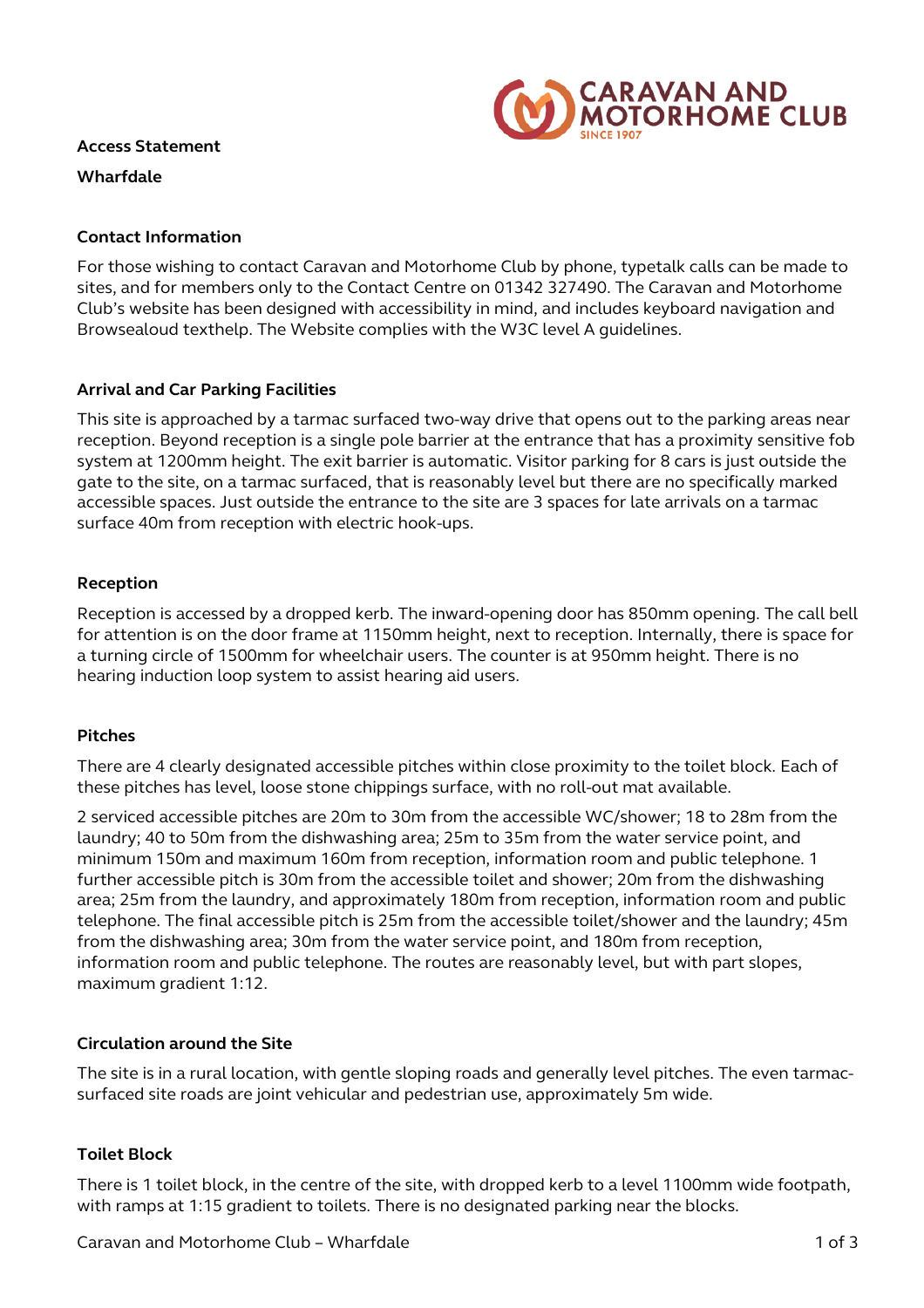The **accessible WC and shower** is accessed with a RADAR key. The outward-opening door achieves a

850mm clear opening width. The cubicle size is approx. 2500mm x 2050mm with limited circulation space, but using the level access shower for the left-hand transfer to the WC allows adequate independent wheelchair use. The washbasin has lever taps. There are fixed and drop-down grab rails adjoining the WC and washbasin and a red emergency pull-cord between WC and shower. The level access shower area is 1100mm square, with a curtain around. The shower control is at 900mm height, and the showerhead is adjustable from 1400mm to 1900mm height. The cubicle has a drop-down seat and vertical and horizontal grab rails.



The combined **female WCs/showers** have level access, with 8 WC cubicles, 1 of which has dropdown and fixed grab rails suitable for ambulant disabled people. Open area washbasins have lever taps. The area also has 8 privacy cubicles, with lever taps to washbasins, and 1 cubicle has a grab rail to assist ambulant disabled people. There are 7 shower cubicles in total, of which 4 each have a 60mm step between the dry and wet areas. 3 of the cubicles have level access, and one cubicle has fixed horizontal and vertical grab rails suitable for ambulant disabled users.

The **male WCs/showers** have 5 urinals, 1 being at a lower height, and with a grab rail adjoining the end urinal. Of the 6 WC cubicles, 1 has a drop-down and fixed grab rails for ambulant disabled users. Three washbasins in the open area have lever taps. There are 8 privacy cubicles, all with lever taps to washbasins, and one with a fixed grab rail for ambulant disabled people. There are 6 shower cubicles, of similar design to female showers, with 2 having level access between dry and wet areas, and 1 with fixed horizontal and vertical grab rails suitable for ambulant disabled users.

# **Other Facilities**

Located in the toilet block is a **laundry** accessed from an easy gradient ramp. An outward-opening door gives 750mm clear opening width. Internally, there is a 1500mm turning circle. There are two standard sink units at 900mm height with twist-grip taps. The area also has a top-loading washing machine and front-loading dryer, each with top rear controls at 1050mm height and a coin slot at 1050mm height. The coin slot for the ironing unit is at 1200mm height.

The **dishwashing room** is at the end of each toilet block, with an outward-opening door giving a clear opening width of 850mm, and visually contrasted handle at 900mm height. There is limited internal space with open space in front of facilities of 1950mm. There are 2 standard sink units at 900mm height, with twist-grip taps.

The **drying room** in the toilet block has level access adjoining the vegetable preparation room. The outward-opening door gives a clear opening width of 750mm. The restricted internal space measures 1300mm by 1100mm, and has a slatted bench seat at 4500mm height, and coat hooks at 1500mm height.

The **Baby and Toddler Room** has level access from the lobby adjoining the male toilet. It has an inward opening door, with a 740mm clear opening width. Internally, there is a 1500mm turning circle, low child's WC, short seat bath with twist-grip taps and hand-shower, changing surface at 550mm height, a drop-down changing surface at 900mm height, and washbasin at 750mm height with lever taps.

The **information room** is a separate building approached by a ramp about 1:20 gradient. The inwardopening door has 830mm clear opening width. Internally there is slightly restricted space of 2500mm x 1250mm. Information is available on 950mm high shelves.

There are 2 **public telephones,** one adjoining reception and one adjoining the information room. The one adjoining the information room has level access, with an outward-opening door giving 780mm clear opening width, with vision panel at 900mm height. Internally, there is limited space at